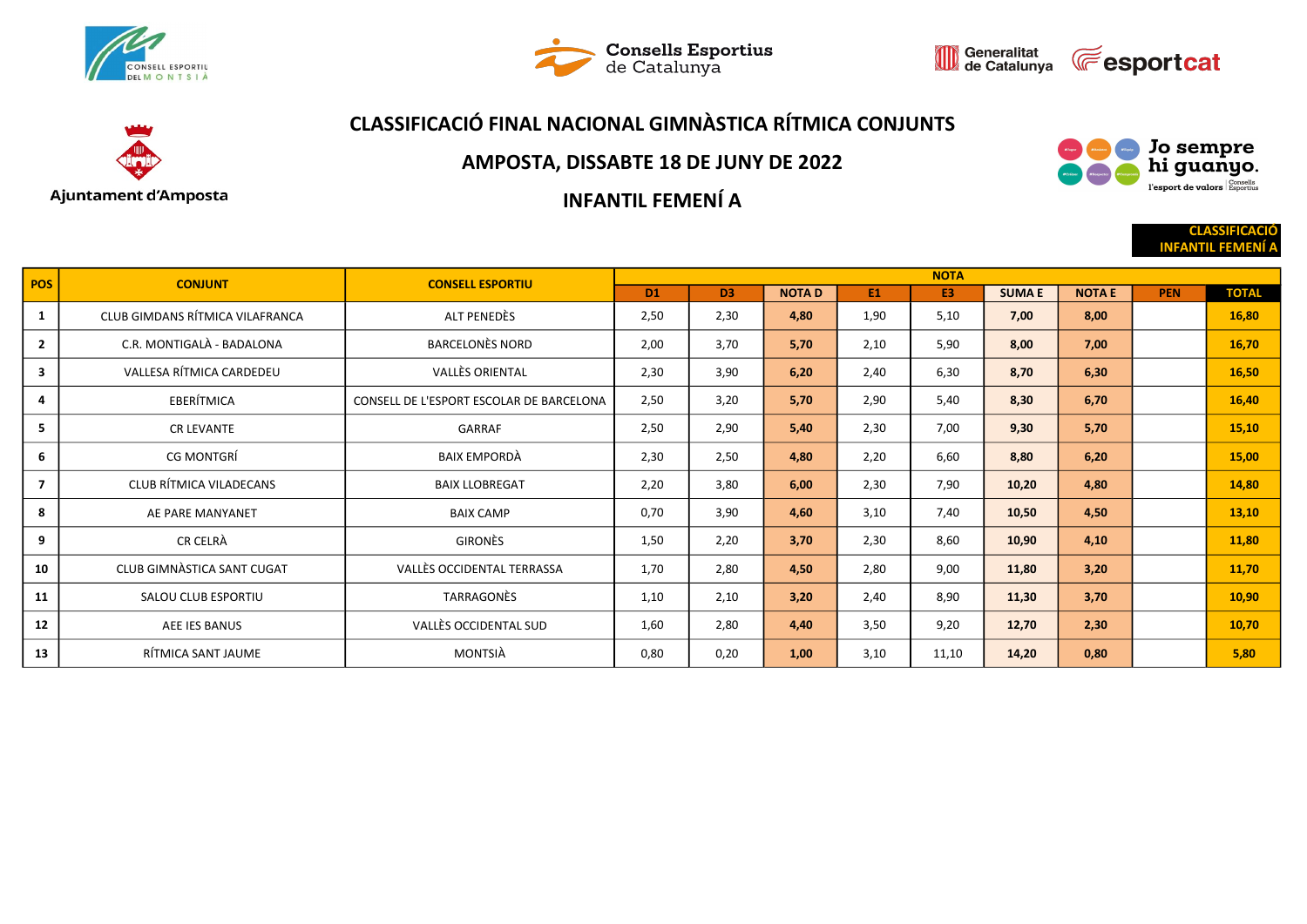





## CLASSIFICACIÓ FINAL NACIONAL GIMNÀSTICA RÍTMICA CONJUNTS



#### AMPOSTA, DISSABTE 18 DE JUNY DE 2022

INFANTIL FEMENÍ B

**CLASSIFICACI** 

Jo sempre<br>hi guanyo. l'esport de valors Esportius

**INFANTIL FEME** 

| <b>POS</b> | <b>CONJUNT</b>            | <b>CONSELL ESPORTIU</b>                  | <b>NOTA</b>    |                |              |      |      |              |               |            |              |  |
|------------|---------------------------|------------------------------------------|----------------|----------------|--------------|------|------|--------------|---------------|------------|--------------|--|
|            |                           |                                          | D <sub>1</sub> | D <sub>3</sub> | <b>NOTAD</b> | E1   | E3   | <b>SUMAE</b> | <b>NOTA E</b> | <b>PEN</b> | <b>TOTAL</b> |  |
|            | CEM NOVA ICÀRIA           | CONSELL DE L'ESPORT ESCOLAR DE BARCELONA | 1,20           | 4,10           | 5,30         | 2,10 | 3,80 | 5,90         | 9,10          |            | 18.40        |  |
|            | RITMICA CEL               | VALLÈS ORIENTAL                          | 1.00           | 4,10           | 5,10         | 2.80 | 4.40 | 7,20         | 7,80          |            | 16,90        |  |
|            | C-R- MONTIGALÀ - BADALONA | BARCELONÈS NORD                          | 1.00           | 4,00           | 5,00         | 2.30 | 5,70 | 8.00         | 7,00          |            | 16,00        |  |
|            | CLUB GIMNASTIC CATALUNYA  | VALLÈS OCCIDENTAL SABADELL               | 0,60           | 3,60           | 4,20         | 3,10 | 6,90 | 10,00        | 5,00          |            | 13,20        |  |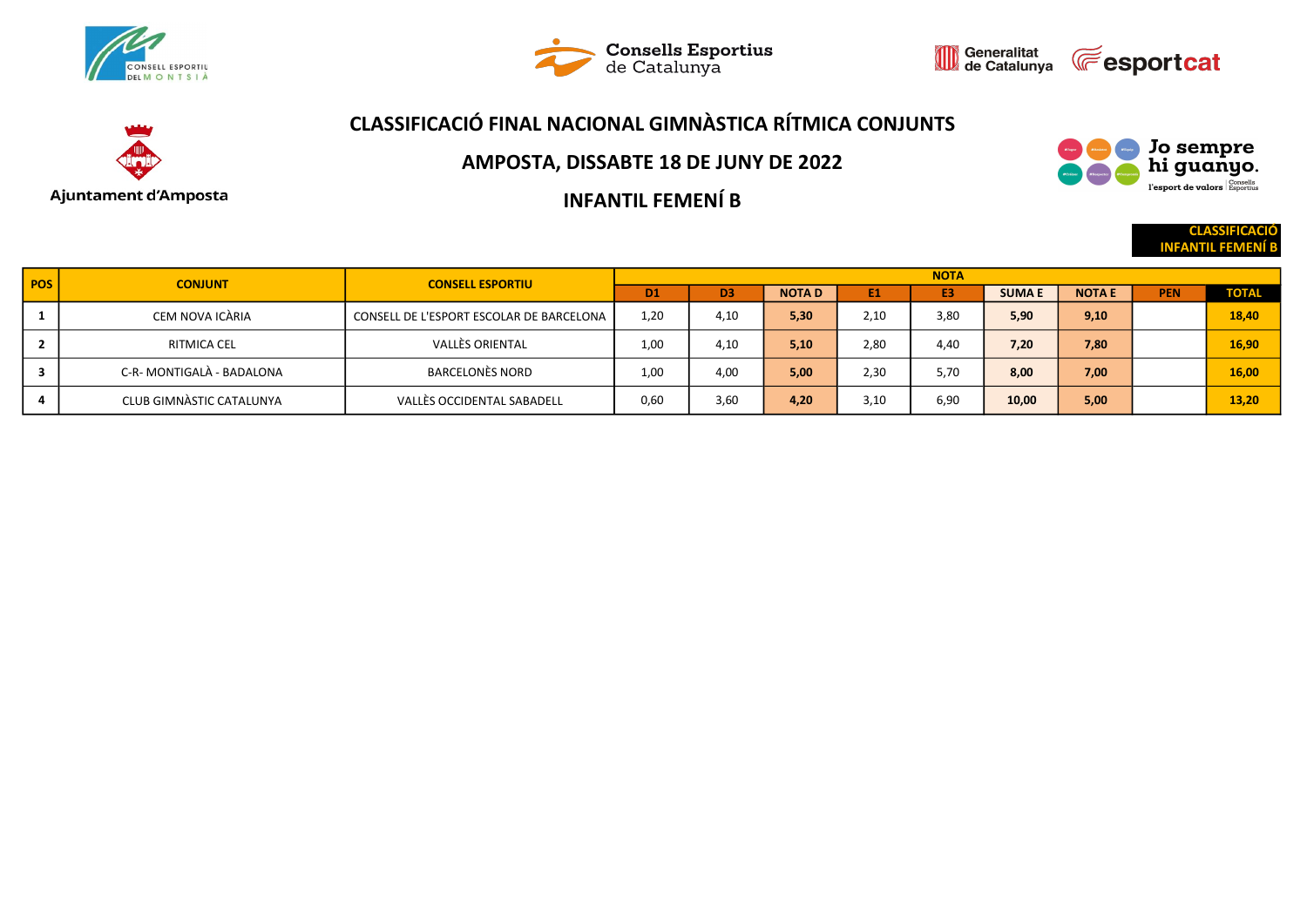





# Ajuntament d'Amposta

## CLASSIFICACIÓ FINAL NACIONAL GIMNÀSTICA RÍTMICA CONJUNTS

AMPOSTA, DISSABTE 18 DE JUNY DE 2022

INFANTIL FEMENÍ D/T/Q

Jo sempre<br>hi guanyo. l'esport de valors Esportius

> **CLASSIFICACIÓ** INFANTIL FEMENÍ DTQ

| POS <sup>1</sup> | <b>CONJUNT</b>        | <b>CONSELL ESPORTIU</b>                  | <b>NOTA</b>    |                |              |      |                |              |               |            |              |  |
|------------------|-----------------------|------------------------------------------|----------------|----------------|--------------|------|----------------|--------------|---------------|------------|--------------|--|
|                  |                       |                                          | D <sub>1</sub> | D <sub>3</sub> | <b>NOTAD</b> | E1   | E <sub>3</sub> | <b>SUMAE</b> | <b>NOTA E</b> | <b>PEN</b> | <b>TOTAL</b> |  |
|                  | CR SITGES - GARRAF    | <b>GARRAF</b>                            | 0,90           | 2,40           | 3,30         | 1,90 | 4,20           | 6,10         | 8,90          |            | 16,20        |  |
|                  | CR LA UNIÓ VILADECANS | <b>BAIX LLOBREGAT</b>                    | 1.40           | 1.60           | 3,00         | 2,30 | 4,90           | 7,20         | 7,80          |            | 14,80        |  |
| 3                | AE L'EIXAMPLE         | CONSELL DE L'ESPORT ESCOLAR DE BARCELONA | 1,60           | 2,10           | 3,70         | 2,50 | 6,20           | 8,70         | 6,30          |            | 14,00        |  |
| 4                | CG SARRIÀ             | <b>GIRONÈS</b>                           | 1,50           | 0,80           | 2,30         | 2,70 | 5,70           | 8,40         | 6,60          |            | 12,90        |  |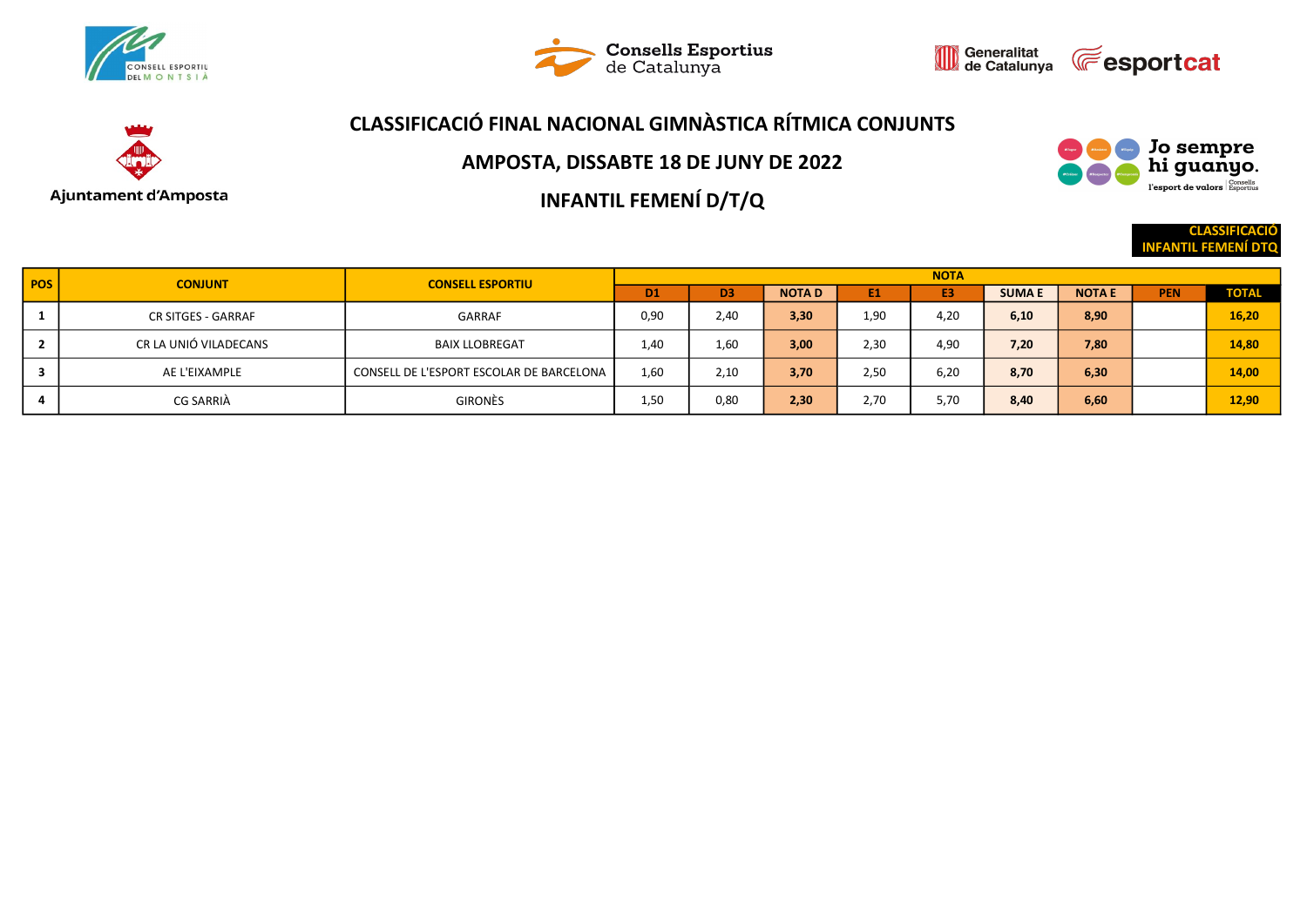





# CLASSIFICACIÓ FINAL NACIONAL GIMNÀSTICA RÍTMICA CONJUNTS



#### AMPOSTA, DISSABTE 18 DE JUNY DE 2022

BENJAMÍ FEMENÍ A



**CLASSIFICACI BENJAMÍ FEMEN** 

| <b>POS</b>     | <b>CONJUNT</b>                 | <b>CONSELL ESPORTIU</b>                  | <b>NOTA</b>    |                |              |      |                |              |               |            |              |  |
|----------------|--------------------------------|------------------------------------------|----------------|----------------|--------------|------|----------------|--------------|---------------|------------|--------------|--|
|                |                                |                                          | D <sub>1</sub> | D <sub>3</sub> | <b>NOTAD</b> | E1   | E <sub>3</sub> | <b>SUMAE</b> | <b>NOTA E</b> | <b>PEN</b> | <b>TOTAL</b> |  |
| 1              | RÍTMICA FARNERS                | LA SELVA                                 | 0,70           | 3,50           | 4,20         | 2,50 | 2,90           | 5,40         | 9,60          |            | 17,80        |  |
| $\mathbf{2}$   | CR L'ESCALA                    | ALT EMPORDÀ                              | 1,00           | 4,50           | 5,50         | 2,60 | 4,10           | 6,70         | 8,30          |            | 17,80        |  |
| 3              | VALLESA RÍTMICA CARDEDEU       | VALLÈS ORIENTAL                          | 1,00           | 3,40           | 4,40         | 2,50 | 3,30           | 5,80         | 9,20          |            | 17,60        |  |
| 4              | AE PARE MANYANET               | <b>BAIX CAMP</b>                         | 0,30           | 4,30           | 4,60         | 2,90 | 3,10           | 6,00         | 9,00          |            | 17,60        |  |
| 5 <sub>1</sub> | CR SANT SADURNÍ                | ALT PENEDES                              | 0,90           | 3,20           | 4,10         | 2,60 | 3,00           | 5,60         | 9,40          |            | 17,50        |  |
| 6              | CLUB RÍTMICA VILADECANS        | <b>BAIX LLOBREGAT</b>                    | 0,70           | 3,10           | 3,80         | 2,30 | 3,50           | 5,80         | 9,20          |            | 17,00        |  |
|                | AE AJUNTAMENT PALAFRUGELL      | BAIX EMPORDÀ                             | 0,40           | 3,90           | 4,30         | 3,90 | 3,30           | 7,20         | 7,80          |            | 16,10        |  |
| 8              | CR CELRÀ                       | GIRONÈS                                  | 0,40           | 3,70           | 4,10         | 3,60 | 4,60           | 8,20         | 6,80          |            | 14,90        |  |
| 9              | <b>CR SITGES - GARRAF</b>      | GARRAF                                   | 0,70           | 3,20           | 3,90         | 2,90 | 5,20           | 8,10         | 6,90          |            | 14,80        |  |
| 10             | JESUÏTES SARRIÀ - SANT GERVASI | CONSELL DE L'ESPORT ESCOLAR DE BARCELONA | 0,30           | 3,50           | 3,80         | 3,40 | 5,10           | 8,50         | 6,50          |            | 14,30        |  |
| 11             | SALOU CLUB ESPORTIU            | TARRAGONÈS                               | 0,10           | 3,00           | 3,10         | 3,50 | 4,50           | 8,00         | 7,00          |            | 14,10        |  |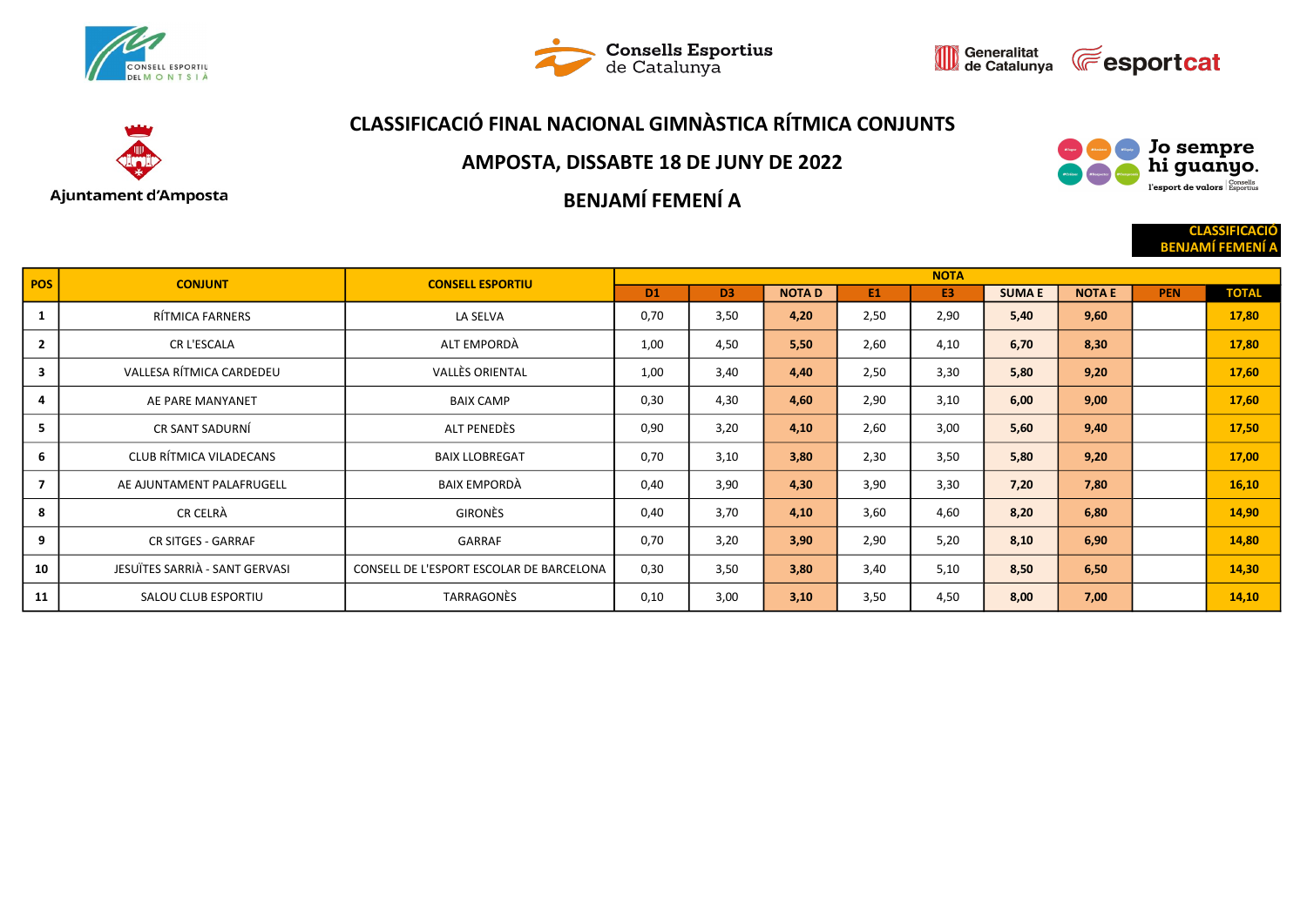





# Ajuntament d'Amposta

## CLASSIFICACIÓ FINAL NACIONAL GIMNÀSTICA RÍTMICA CONJUNTS

#### AMPOSTA, DISSABTE 18 DE JUNY DE 2022

BENJAMÍ FEMENÍ B



**CLASSIFICACI BENJAMÍ FEMEN** 

| <b>POS</b>     | <b>CONJUNT</b>                  | <b>CONSELL ESPORTIU</b>                  | <b>NOTA</b>    |                |              |      |                |              |               |            |              |  |
|----------------|---------------------------------|------------------------------------------|----------------|----------------|--------------|------|----------------|--------------|---------------|------------|--------------|--|
|                |                                 |                                          | D <sub>1</sub> | D <sub>3</sub> | <b>NOTAD</b> | E1   | E <sub>3</sub> | <b>SUMAE</b> | <b>NOTA E</b> | <b>PEN</b> | <b>TOTAL</b> |  |
| 1              | CLUB GIMDANS RÍTMICA VILAFRANCA | ALT PENEDÈS                              | 1,30           | 3,60           | 4,90         | 2,20 | 3,00           | 5,20         | 9,80          |            | 18,70        |  |
| $\overline{2}$ | <b>ESCOLA THAU</b>              | CONSELL DE L'ESPORT ESCOLAR DE BARCELONA | 0,80           | 3,50           | 4,30         | 2,30 | 3,60           | 5,90         | 9,10          |            | 17,40        |  |
| $\mathbf{3}$   | CLUB RÍTMICA GAVÀ               | <b>BAIX LLOBREGAT</b>                    | 0,90           | 3,60           | 4,50         | 2,90 | 3,90           | 6,80         | 8,20          |            | 16,70        |  |
| 4              | RÍTMICA CEL                     | <b>VALLÈS ORIENTAL</b>                   | 0,90           | 3,50           | 4,40         | 2,90 | 4,60           | 7,50         | 7,50          |            | 15,90        |  |
| 5              | <b>CR LEVANTE</b>               | GARRAF                                   | 0,70           | 2,80           | 3,50         | 3,40 | 3,30           | 6,70         | 8,30          |            | 15,80        |  |
| 6              | <b>CR GIRONA</b>                | GIRONÈS                                  | 0,60           | 3,50           | 4,10         | 2,80 | 5,10           | 7,90         | 7,10          |            | 15,20        |  |
| $\overline{7}$ | CLUB MUNTANYENC S.C.            | VALLÈS OCCIDENTAL TERRASSA               | 0,50           | 2,80           | 3,30         | 2,80 | 4,40           | 7,20         | 7,80          |            | 15,10        |  |
| 8              | AE DUOSPORT                     | VALLÈS OCCIDENTAL SABADELL               | 0,50           | 3,40           | 3,90         | 3,30 | 5,00           | 8,30         | 6,70          |            | 14,60        |  |
| 9              | <b>CR MIAMI</b>                 | <b>BAIX CAMP</b>                         | 0,40           | 2,20           | 2,60         | 2,80 | 4,30           | 7,10         | 7,90          |            | 14,50        |  |
| 10             | <b>CGR L'AMPOLLA</b>            | <b>BAIX EBRE</b>                         | 0,30           | 3,30           | 3,60         | 3,00 | 6,20           | 9,20         | 5,80          |            | 13,40        |  |
| 11             | RÍTMICA SANT JAUME              | MONTSIÀ                                  | 0,30           | 2,20           | 2,50         | 3,40 | 6,20           | 9,60         | 5,40          |            | 11,90        |  |
| 12             | <b>CGR COSTA DAURADA</b>        | TARRAGONÈS                               | 0,20           | 1,60           | 1,80         | 2,90 | 6,10           | 9,00         | 6,00          |            | 11,80        |  |